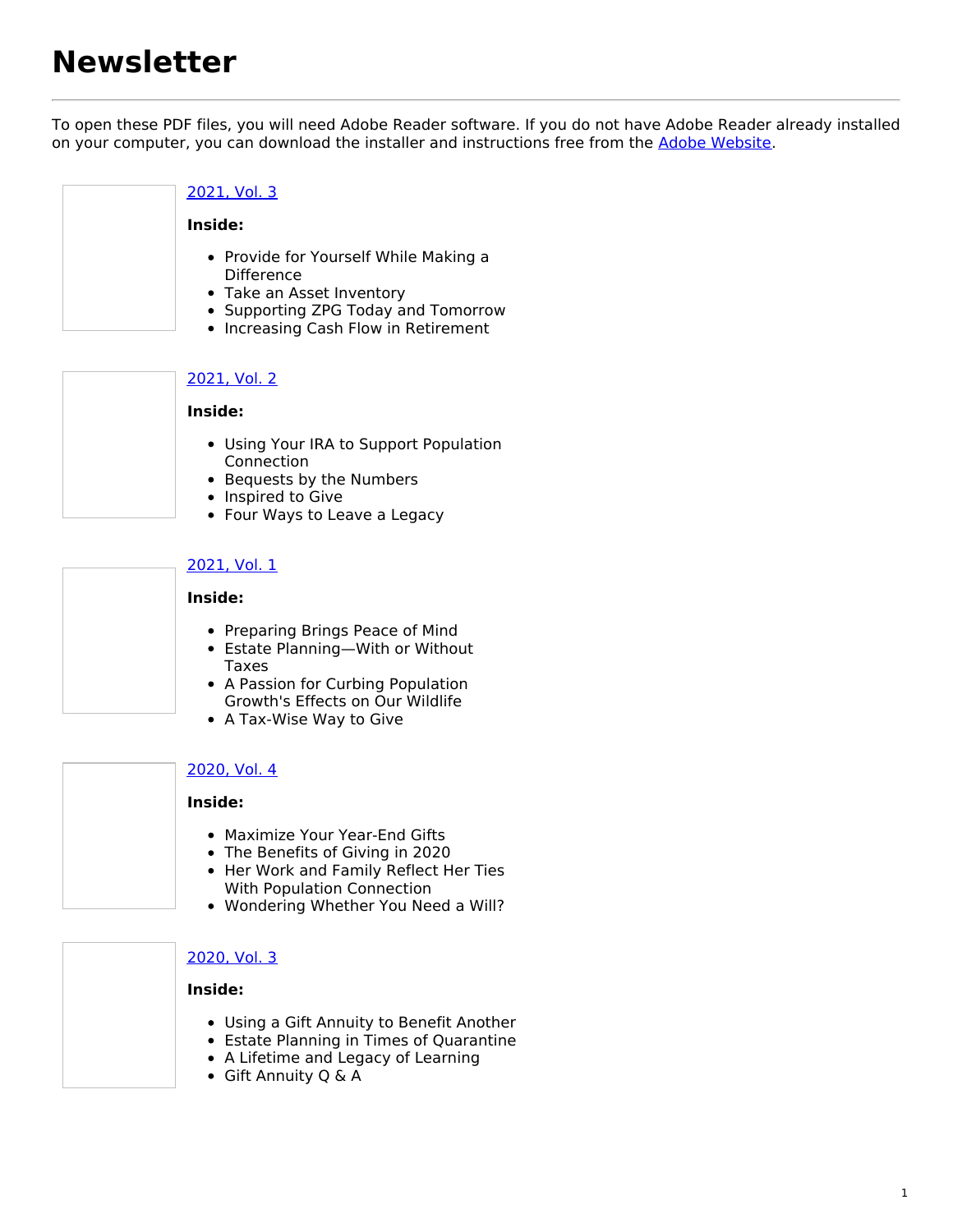#### <u>2020, V[ol.](https://popconnect.givingplan.net/sites/master.aboutgiving.net/files/PopConn_2020_Vol_2.pdf) 2</u>

# **I n s i d e :**

- We're in This Together
- Times Change... Have Your Plans?
- Make an Impact
- Helping Population Connection's Mission While Boosting Retirement S e c u rit y
- Caring in Difficult Times

## <u>2020, V[ol.](https://popconnect.givingplan.net/sites/master.aboutgiving.net/files/PopConn_2020_Vol_1.pdf) 1</u>

## **I n s i d e :**

- Stress-Free Estate Planning
- Top Ten (Bad) Excuses for Not Having a Will
- Making a Mark Through Voulunteering and Generosity
- Giving From Retirement Assets

# <u>2019, V[ol.](https://popconnect.givingplan.net/sites/master.aboutgiving.net/files/PopConn_2019_Vol_4.pdf) 4</u>

#### **I n s i d e :**

- Plan Your Year-End Gifts Now
- Using Your IRA for Charitable Giving
- Giving to Create a Lasting Impact
- Make the Most of Your Gifts This Fall

## [2019,](https://popconnect.givingplan.net/sites/master.aboutgiving.net/files/PopConn_2019_Vol_3.pdf) Vol. 3

## **Inside:**

- Planning for the Future
- Making a List and Checking It Twice
- Supporting Population Connection With a Gift Annuity
- A Legacy for a Sustainable Future

# [2019,](https://popconnect.givingplan.net/sites/master.aboutgiving.net/files/PopConn_2019_Vol_2.pdf) Vol. 2

## **Inside:**

- A Special Way to Give
- The Charitable Gift Annuity Explaine d
- Giving for Future Generations
- Gift Annuity Questions Answered

## <u>2019, V[ol.](https://popconnect.givingplan.net/sites/master.aboutgiving.net/files/PopConn_2019_Vol_1.pdf) 1</u>

## **I n s i d e :**

- Tax-Free Giving with Your IRA
- Test Your Will IQ
- Motivated to Give
- Tax Law Change Reminder